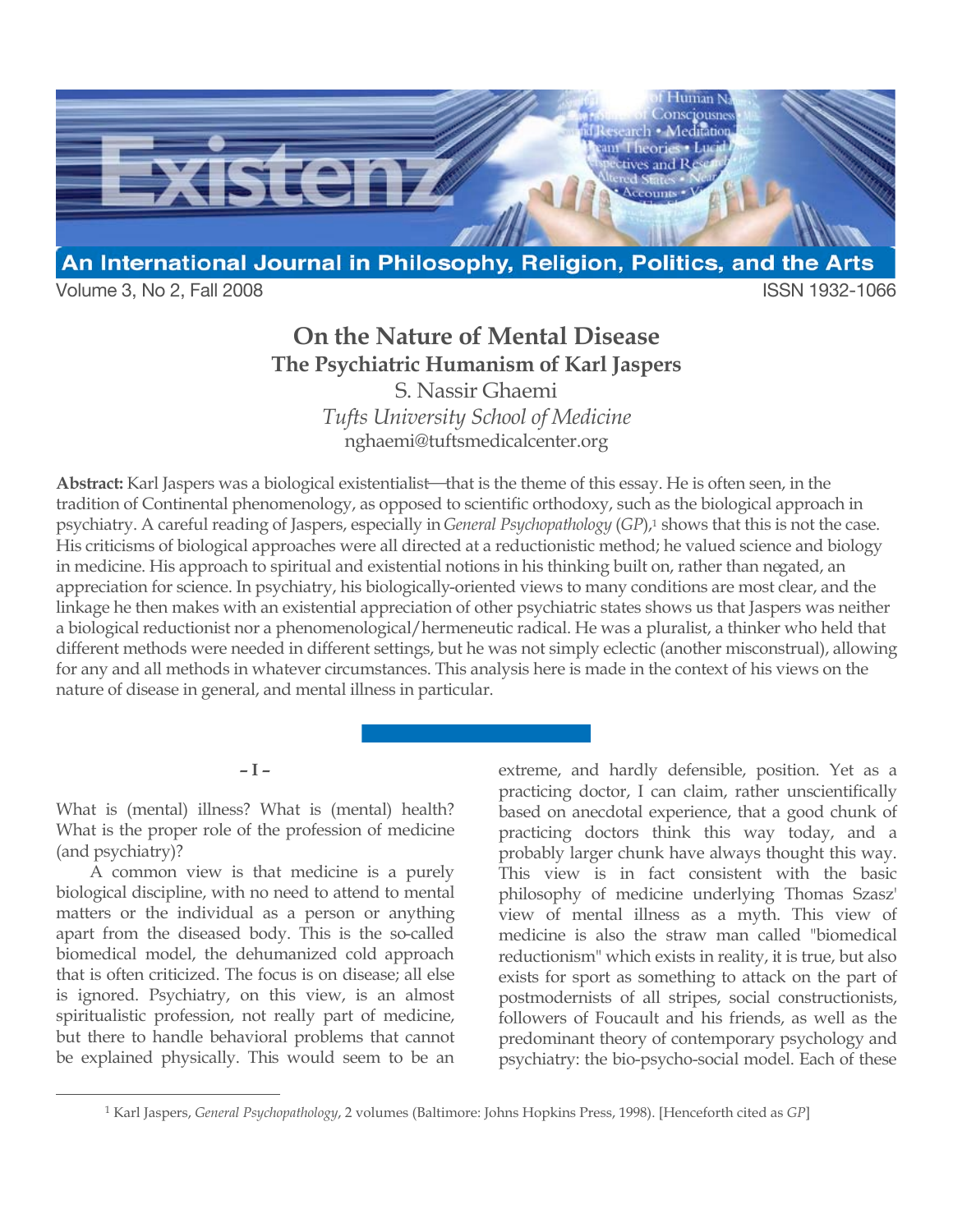critiques is flawed in many ways, and much noise and debate goes on, but little clarity seems to occur.

The underlying question in this essay is what the work of Karl Jaspers can teach us about these different models of health, illness, and medicine, and whether he can point us to a solution.

**– II –**

Jaspers is widely seen as a holistic thinker. His emphasis on the human subject and on the limits of empirical science is often seen as implying an eclectic perspective. This interpretation of his thinking has especially taken root in those who approach his work on psychiatry and medicine from familiarity with his existentialist philosophical writings. The existentialist perspective privileges the individual, and when applied to medicine and psychiatry, it would seem logical that it should privilege the individual person or case over any emphasis on diseases or theories.

Yet this ethereal spiritualist anti-biological Jaspers is, in my view, a misreading of his thinking. I have suggested that a basic key to understanding Jaspers is the concept of pluralism, the idea of methodological consciousness, the notion that one must pay attention to one's methods in science, in medicine, and in psychiatry, that between fact and method no sharp line can be drawn, that no single method can be applied to all cases, but that there are better or worse methods (based on each method's strengths and limitations) that justify using one and not another for a specific condition or case. This is the pluralistic epistemology that underlies Jaspers' *GP*, which he specifically lays out in the two methods of *Erklären* and *Verstehen*. It will be seen that this basic pluralist concept underlies all his thinking, and that he is, at root, a biological existentialist.2

## **– III –**

These contributions of Jaspers can be found in relevant sections of *GP*, such as chapter 12 ("Nosology: The Synthesis of Disease Entities") and the last 2 chapters of *GP* (Part Six, "The Human Being as a Whole," chapter 4: "The Concept of Health and Illness" and chapter 5: "The Meaning of Medical Practice").

In Part 6, chapter 4, "The Concept of Health and Illness" (779-790), Jaspers first makes the point that the only feature common to any understanding of illness is the value judgment inherent in it. This perspective automatically negates the positivistic/Szaszian view that physical illness is a fact, while mental "illnesses" are cultural values. Just as in contemporary philosophy, the distinction between fact and value has been increasingly questioned, and in philosophy of science even destroyed, so in any rigorous understanding of medical illness, it would seem that value must be allowed a role. Contemporary thinking in general thus agrees with where Jaspers was in 1911.

The fact that values inhere in medical illness does not imply that all such illness (and not just mental illness) is a myth of social construction. Rather, it may simply be a ho-hum fact: well of course, values are inherent in all human phenomena, including health and illness. Illness is a human phenomenon because it happens to humans, it is not an abstract entity.

Values are present in how we perceive pain, or why we decide to go to doctors or not, and so on. Of course, values are part of the illness process. But that does not mean that illnesses are nothing but values. The psychiatrist and philosopher William Fulford has pursued this topic in his work.3 So the first step merely invalidates positivism, but it does not prove postmodernism or eclecticism. Jaspers goes on to describe health as "a normative biological concept" which is not, however, clearly articulated, he says.

This brings us to the question of how health and illness should be understood relative to each other. There seem to be two basic perspectives: either health is absence of illness (the narrow view, as discussed by Aubrey Lewis), or illness is absence of health (the broad view, for example of Leston Havens).4

**– IV –**

Perhaps the instinctive view in medicine is to view illness on its own terms, as a morbid process, without feeling a need to previously define health. There are many problems with this view, much discussed in the postmodernist literature in particular. Leston Havens has made informed critiques of this perspective in psychiatry, pointing out that this approach leads to overpathologization. You can read entire psychiatric hospital charts, he notes, and never find a single piece of good news! All aspects of patients' lives are viewed

 <sup>2</sup> See S. Nassir Ghaemi, *The Concepts of Psychiatry* (Baltimore: Johns Hopkins Press, 2003).

 <sup>3</sup> K. W. M. Fulford, *Moral Theory and Medical Practice* (Cambridge: Cambridge University Press, 1989).

<sup>4</sup> Leston L. Havens, *Approaches to the Mind* (Cambridge, MA: Harvard University Press, 1973).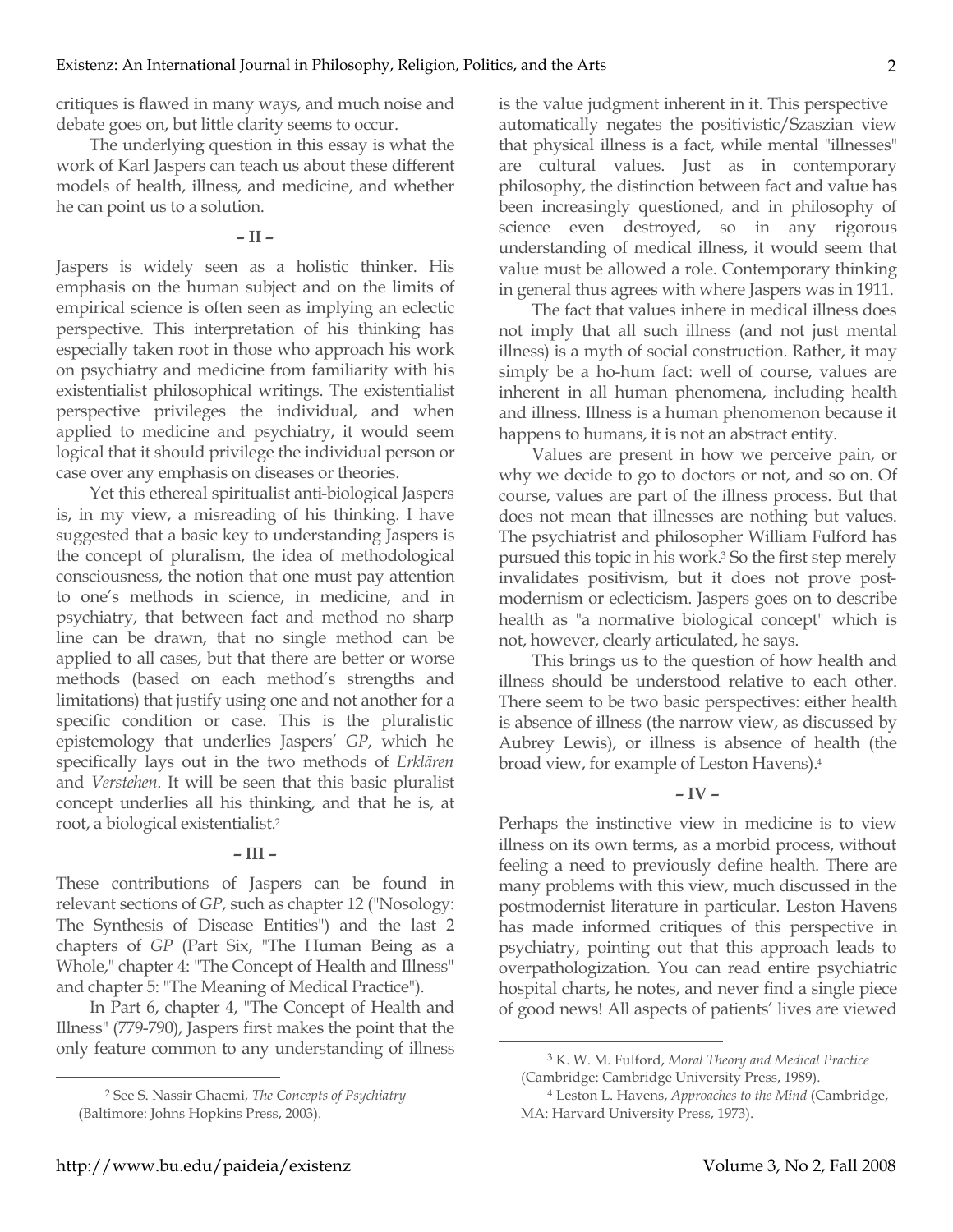as ill. Even the words we use are totalistic: the patient is schizophrenic or is depressed or is bipolar. If we were to view illness as something that happens to otherwise healthy patients, we would use the verb "to have"; the patient has bipolar disorder, but otherwise does not have a whole host of other entities, and by the way, the bipolar disorder only affects part of his psyche, not all of it. Havens makes the point that general medicine is much less pathologizing than psychiatry: when we go to the internist, we get some tests, the vast majority of which are normal, and we are reassured by those results. If a single result out of many is abnormal, we understanding the possibility of isolated illness in the larger context of greater health. In contrast, he argues, when was the last time a patient went to a psychiatrist and was told he was perfectly fine?

Havens suggests that psychiatry will not advance diagnostically until tests of normal functioning are developed, analogous to the effects of the reflex hammer and the tuning fork in advancing neurological diagnosis. Certainly, he makes many important points here, but the problems that arise if we take his view are also not minor, for then we have to define illness on the basis of health, which produces more problems than it solves. This view shifts the burden to defining what health is, and there are as many different views about the nature of health as there are about the nature of illness.

One might begin with the "official" definition of health, that of the World Health Organization: "a state of complete, physical, mental, and social well-being and not merely the absence of disease or infirmity." The psychiatrist Aubrey Lewis opposes this view.<sup>5</sup> A proposition could hardly be more comprehensive than that, or more meaningless. But to condemn it because it is meaningless is to ignore the history and complexity of the idea behind it—an ancient formula of unattainable wholeness of body, mind and soul, realized in the Golden Age but long since forfeited. Now if the various organs work well enough not to draw attention to themselves, and their owner is free from pain or discomfort, he usually supposes that he is in good health. The criterion is then a subjective one. But if he avails himself of the mass X-ray service and

 5 All following quotations by Aubrey Lewis refer to his *The State of Psychiatry: Essays and Addresses* (New York: Science House, Inc., 1967). The original article was titled "Health as a Social Concept," page 539.

in consequence learns that his lung shows strong evidence of tuberculos diseases, he ceases to consider that he is in good health: the criterion he now adopts is an extraneous one, viz., the assertion of a physician who relies on objective or pathological data. It is evident that the physician's criteria of physical health are not the same as the patient's, and that, in practice, it is the presence of disease that can be recognized, not the presence of health. There are no positive indications of health that can be relied upon, and we consider everyone healthy who is free from any evidence of disease or infirmity.

This viewpoint is consistent with Jaspers' thinking. Indeed, Jaspers critiqued three basic concepts of health, all of which he considered inadequate: (1) health as "harmony of opposing forces" which he dates to Alcmaeon, or being "midway between opposites" though he does not name Aristotle. He does not name Galen at all though this view was most elaborated by him. (2) the Hellenistic schools who valued health above all other values and thus made it the focus of their philosophies; the Epicureans wishing "contentment with a measured satisfaction of [reduced] needs" and the Stoics wanting to "destroy all passions for *ataraxia*." (3) And current views of health as "self-realization" (again without citing Aristotle's notion of flourishing, recently popularized again by Nussbaum).<sup>6</sup> Like Nussbaum, Jaspers points out that the Hellenistic philosophies were "a kind of therapy." The corresponding views of illness that derive from these concepts of health are as follows: (1) disharmony or "disintegration into opposites." (2) having too much affect or passion, (3) disingenuousness or "flight into illness" (as proposed by psychoanalysis) (*GP* 787). Jaspers views the first two ideas, citing Nietzsche, as bringing about "an impoverishment of the psyche" and he argues that the third viewpoint is empty (what it means to be selfrealized is unclear).

To get beyond this dilemma, Jaspers emphasizes that we need to fully appreciate the value-based nature of assessments of health and illness. Jaspers argues that one either bases health on the application of value-norms or statistical norms. The value norm, based on some kind of ideal concept, seems to be in play more often than mere statistical norms, though. Jaspers cites the quip that "normality is a slighter

 <sup>6</sup> Martha C. Nussbaum, *The Therapy of Desire* (Princeton, NJ: Princeton University Press, 1996).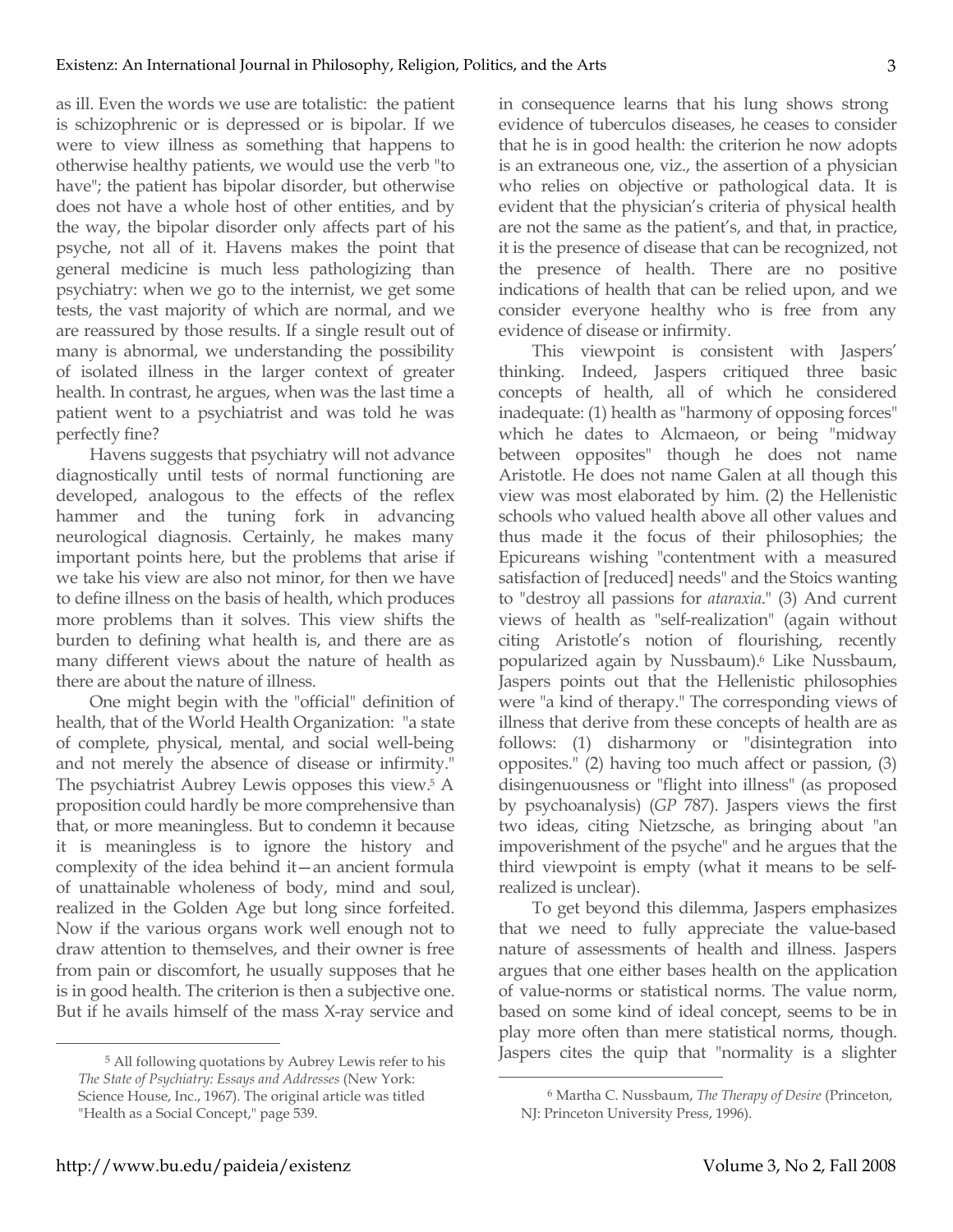degree of feeble-mindedness." He might have otherwise agreed with the psychoanalytic dictum that we are all neurotic, some more than others. Or perhaps he might have appreciated the medical observation that certain features, like height, weight, and blood pressure, vary greatly from nation to nation, thus changing definitions of what is normal or abnormal. Thus, if

the average, that is, the attribute of the majority, is the measure for health, … therefore slight feeblemindedness [or neurosis, or slightly high blood pressure or slightly low height] is what is healthy. But slight feeblemindedness is a term for something "sick." Therefore something that is sick is also normal. Therefore healthy = sick. (*GP* 784)

Statistical average does not provide, thus, a means of defining illness and health without the use of value judgments.

And then we get, in medicine but more so in psychiatry, to the problem of inserting a human being into this picture, a person with feelings about whatever may be happening in his body. "The individual feels himself to be ill, knows or wants to know his illness, and adopts an attitude to his illness" (*GP* 782). It seems that the introduction of awareness, or what has come to be called "insight" in the terminology of psychopathology, leads to two types of false presentations that cloud our understanding of illness: There is the false negative, somebody is ill but does not realize that he is so: "There is…somatic finding without any awareness of illness…it is only with the help of the doctor's judgment that he can reach any medical insight." And there is the false positive, somebody thinks he is ill but is not: "or there are feelings of illness without any objective finding…the doctor finds nothing, calls them 'nervy' and dispatches them to the psychiatrist" (*GP* 782-783). Now this happens in medicine, but it happens more in psychiatry:

With the psychic disorders the matter is altogether different and we are presented with a real problem. Either there is no somatic finding at all or the inappropriateness of the patient's attitude is part of the illness or there may be specific symptoms arising from a determination to be ill.

Lack of insight is part of mania and schizophrenia, and feigned symptoms can occur with malingering or drug seeking. Even when real mental illness occurs, no somatic findings really exist that help the practitioner. Thus defining illness—tough in general in medicine—is extremely hard in psychiatry.

Jaspers then adds the point that mental illness poses a further problem in that it is not merely a deficiency, something purely negative, but that it can have positive aspects, as with the creativity of famous mentally ill persons. "Analytic pathographies of outstanding personalities have shown that illness not only interrupts and destroys, but that something is achieved in spite of it and even more that it can be the actual condition for certain performances." What is special to man, his higher faculties, predisposes him to mental illness: "It is not mere chance therefore that poets have used symbols and figures of madness for the essence of human life in its highest and most horrible possibilities, in its greatness and decline" and he cites Cervantes and Shakespeare among others. Madness evokes "awe as well as horror". Plato: "A madness sent from the gods is more desirable by far than mere human reasonableness." Nietzsche: "How pallid and ghost-like [is]…so-called health" (*GP* 786). Mental illness reveals possibilities, Jaspers concludes, both negative and positive, which the healthy person conceals from himself. He approvingly cites an alienist, Peter W. Jessen, who in 1846 said "I have higher esteem for the mentally ill than for healthy persons."

Jaspers concludes that the general concept of illness cannot be well defined, and further that we do not need it. In his pluralistic mindset:

As scientists we want to know: what kind of phenomena are possible in the human psyche? As practitioners we want to know what are the means whereby we can advance the very diverse desirabilities of psychic life? For these purposes we do not need the concept of "illness in general" at all and we now know that no such general and uniform concept exists. (*GP* 784-785)

He then contrasts the unscientific notion of being ill with the scientific notion of having an illness:

The question "is there a morbid element or not?" contains a vestige of those old ideas according to which illnesses were Beings who took possession of people. We may say: this is an event which is unfavorable from such and such point of view…but if we term something as morbid in a general way we are none the wiser.

Later, Jaspers further clarifies the manifold concepts of health by emphasizing how not only can it not be a basis for understanding illness, but it also is not a basis for understanding the goal of treatment: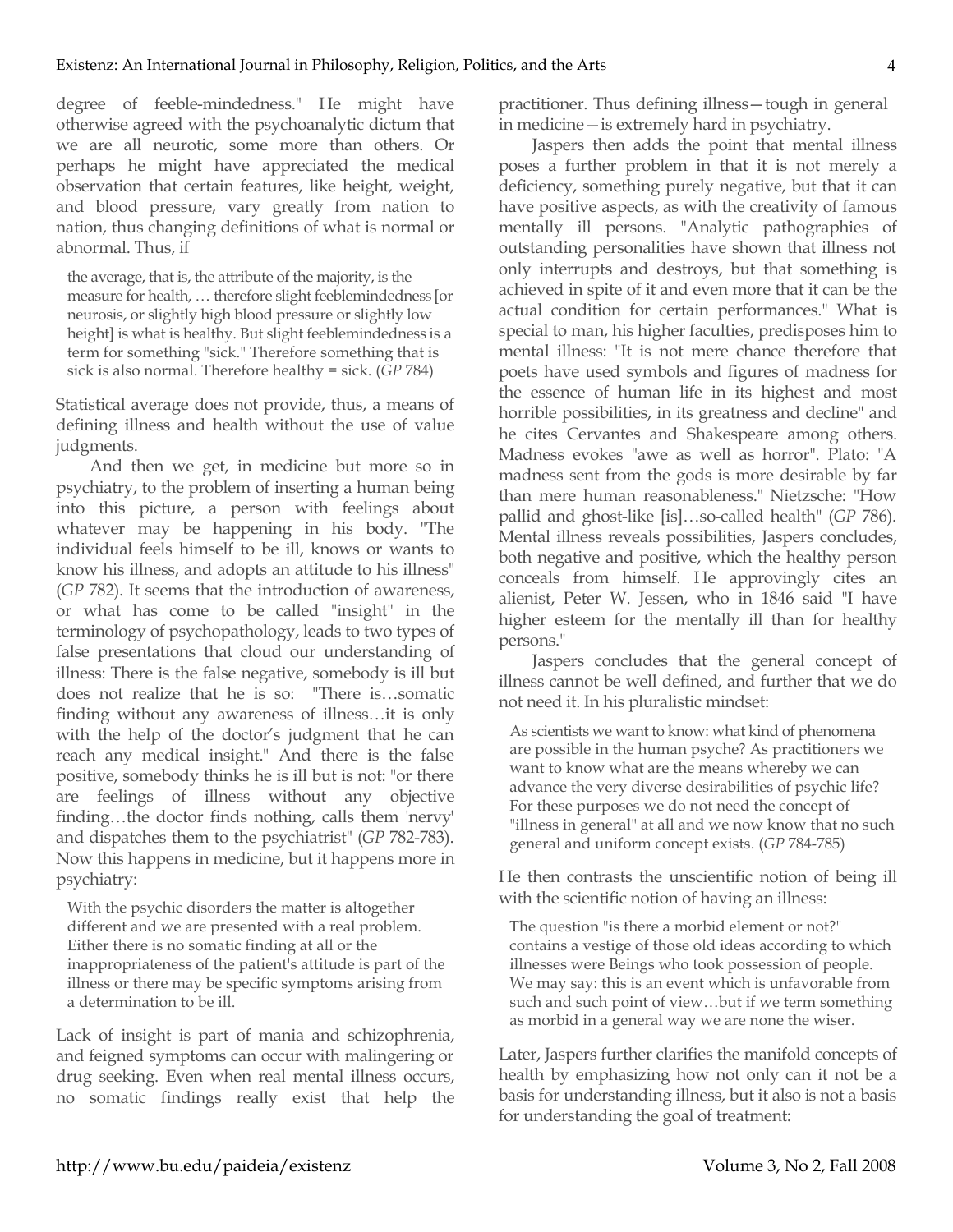What does the doctor see as his treatment goal? "Health" in some undefined senses. But for one person "health" means an unthinking, optimistic steady equilibrium through life, for another it means an awareness of God's constant presence and a feeling of peace and confidence…. while a third person believes himself healthy when all the unhappiness of his life, the activities which he dislikes, all that is inhospitable, is covered up by deceptive ideals and fictitious explanations. (*GP* 802)

In the end we cannot define health: "A precise definition of health seems pointless if the essence of man is his incompleteness." This gets back to the inherently pluralist nature of Jaspers' epistemology. He concludes that perhaps we cannot well define illness or health, alone or in relation to each other, partly because they go together, they cannot be separated, they are in a way the same. If illness means, "living creatures living off each other" or "radical changes of environment" or "mutations," then these things happen all the time. Thus, "being ill belongs to living as such." One might see Jaspers' own life-long and life-threatening severe lung disease as influencing his views. He approvingly cites Nietzsche yet again: "Healthiness as such does not exist." Jaspers again:

Being ill is not only the lot of isolated exceptions in life but a part of living itself as an instant in its ascent and a risk to be overcome. Life proceeds by experiment and its course is at one and the same time success and failure. (*GP* 785)

Just as illness in general has no meaning, so too, Jaspers says citing Griesinger, mental illness "is not a general species"; it has to be structured, ordered, into concepts. Many are not "sick" at all, have no "morbid process," but have "some unfavourable constitutional variant," their personality (the statistical norm) that leads them to hospitals.

How then are we to define the specific mental illnesses that exist? First we have given up the notion of defining them based on views on mental health. We start, says Jaspers, with the phenomenon of insight:

The concept of illness in psychiatry is characterized by the fact that the patient's attitude to his illness, his feeling of being ill, his awareness of illness, or the complete absence of both, is not something additional to be easily corrected as in the purely somatic disorders but always an integral part of the illness itself.

He then states his famous un-understandability criterion, which has been misunderstood by many to be seen by Jaspers as pathognomonic of mental illness (or psychosis), whereas he makes clear that it is only the first step to deeper understanding of the patient and the patient's illness:

In the observer's case the starting-point is something which cannot be meaningfully understood whether this is a disordering of the meaningful connections by abnormal mechanisms or something "quite mad," that is a radical breakdown of the possibilities of communication…. Differential diagnosis rests on distinguishing the different kinds of un-understandability, slight symptoms which to the lay person do not appear at all morbid can be the indicators of a most serious and destructive process whereas florid phenomena (states of excitement, called furor) can be symptoms of a relatively harmless hysteria. In the patient's case, the starting point is what he suffers…. These starting-points for defining illness are not reliable. There is no concordance between the phenomena as first observed and the nature, severity, and trend of the diseaseprocess. The psychopathologist, therefore, penetrates to deeper levels by a number of methodical observations and by discovering what phenomena cluster together and the way in which they run their course, etc. As a result we now find three concepts of disease. (*GP* 788-789)

Here we see how Jaspers had incorporated the teaching of his predecessor at Heidelberg, Emil Kraepelin: the clustering together of phenomena, their course, etc., these were how Kraepelin taught nosology. Jaspers did not reject this, contrary to many of his later followers in the Heidelberg school (like Kurt Schneider). Rather, Jaspers added his *Verstehen* method as a necessary predecessor to the external observations of symptoms and course that were the method of the Kraepelinian school. The two approaches, *Verstehen* and *Erklären*, go hand in hand, the one ceding way to the other as appropriate. Using this method, Jaspers describes three kinds of mental illnesses:

(1) as a somatic process; (2) as a serious event which breaks into healthy life for the first time and procures a psychic change; a somatic base is suspected for this but as yet not known; (3) as a variation of human life far removed from the average and somehow undesired by the affected person or by his environment and therefore in need of treatment. (*GP* 789)

Jaspers then refers to chapter 12 on nosology where he described the specific psychiatric conditions that fall into these categories, a description which deserves some attention as it presaged our current psychiatric nosology, and since it further shows us how Jaspers' ideas help us to better appreciate psychiatric diagnosis, rather than simply serve as a means to reject the idea of diagnosing anyone at all.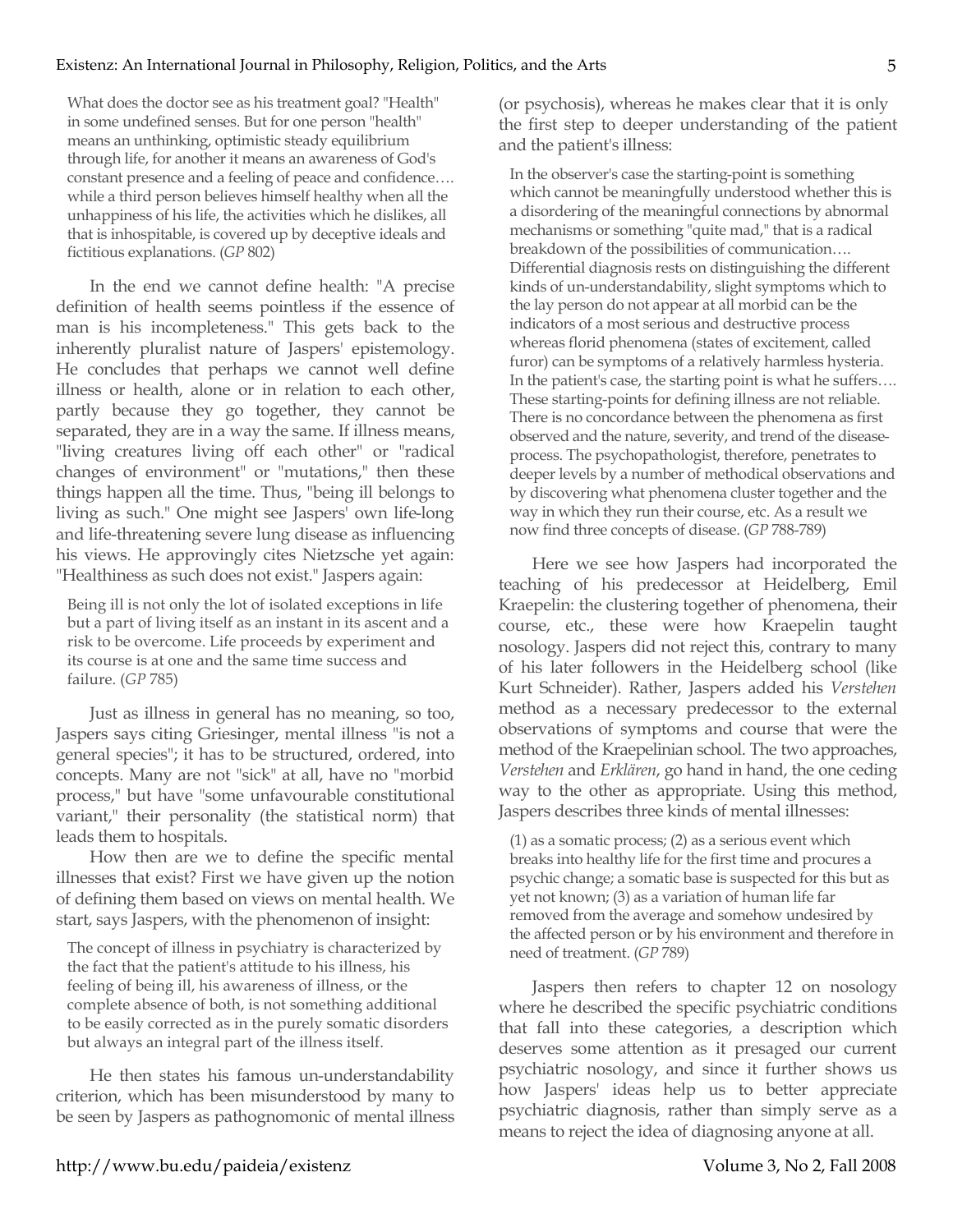An ideal schema would have to satisfy the following requirements:

It must be such that any given case would have only one place within it and every case should have a place. The whole plan must have a compelling objectivity so that different observers can classify cases in the same way. We abandon the idea of disease-entity and once more have to bear in mind continually the various points of view (as to causes, psychological structure, anatomical findings, course of illness and outcome) and in face of the facts we have to draw the line where none exists. Such classification therefore has only a provisional value. It is a fiction that will discharge its function if it proves to be the most apt for the time. There is no natural schema that would accommodate every case. (*GP* 605)

With those caveats, Jaspers proposes a nosology quite similar to the big shift in 1980 with *DSM-III* in modern US psychiatry. He proposes dividing psychiatric conditions into three main groups: Group I, "Known somatic illnesses with psychic disturbances" (such as cerebral tumors, meningitis), coincides with *DSM*'s "Axis III" which describes psychiatric conditions secondary to known medical illnesses. Group II, "The three major psychoses" (genuine epilepsy, schizophrenia, and manic-depressive illness), corresponds with the major mood and psychotic disorders on *DSM*'s "Axis I" of primary psychiatric conditions (with epilepsy now moved to Axis III, since a cerebral basis has been established for it). Group III is the "Personality disorders," which corresponds to *DSM*'s "Axis II" also defined as personality disorders. Heuristically, with the caveats given previously, Jaspers goes on to accept Kraepelin's definition of the distinction between schizophrenia and manic-depressive illness based on the outcome criterion as the main factor, i.e., invariably poor outcome with schizophrenia and frequent recovery with manic-depressive illness. This too is a distinction that mainstream psychiatry dropped in most of this century in favor of psychoanalytic theories, but to which the field returned in 1980 with the neo-Kraepelinian nosology of *DSM-III*.

Jaspers' acceptance of affective disorder/ schizophrenia distinction in the nosology debate was based on the distinction between conditions with which one could empathize, those in whom meaningful connections could be made, and those which were not understandable. He felt that this

distinction would provide one of the few organizing principles for nosology:

The most profound distinction in psychic life seems to be that between what is meaningful and allows empathy and what in its particular way is ununderstandable, "mad" in the literal sense, schizophrenic psychic life (even though there may be no delusions). Pathological psychic life of the first kind we can comprehend vividly enough as an exaggeration or diminution of known phenomena and as an appearance of such phenomena without the usual causes or motives. Pathological psychic life of the second kind we cannot adequately comprehend in this way. Instead we find changes of the most general kind for which we have no empathy but which in some way we try to make comprehensible from an external point of view.... The affective illnesses appear to us to be open to empathy and natural but the various types of "madness" do not seem open to empathy and appear unnatural. (*GP* 577-578)

Jumping back to the next to last subchapters of the final part of *GP*, Jaspers notes that mental illnesses as somatic processes reflect

the basic attitudes of medicine and the natural sciences which only accept the somatic as the decisive factor…. In fact there is a field of organic cerebral disease where the demand for a somatic basis can be gratified and where the psychic events are symptoms of a known physical event. But the difficulties which remain are by no means negligible. In scarcely a quarter of hospital patients do we know the organic basis for the disorder.

One might comment that in Jaspers' era, most of these patients had general paralysis of the insane, known by then to be neurosyphilis, treatable by 1927 with malaria therapy (the only Nobel Prize given to a psychiatrist for treatment), and cured by the 1950s with penicillin (thus the most powerful psychotropic ever discovered). It is noteworthy that here Jaspers flies directly in the face of postmodernism and social constructionism: some mental disorders are physical diseases; they are not all simply cultural pheonomena. On the other hand, Jaspers obviously argues against a positivistic mind-brain identity as well.

The second category of suspected somatic illnesses are defined by their psychic (rather than unknown somatic) features, and here Jaspers places the "psychoses in the three hereditary groupings," or the main illnesses of psychiatric practice – schizophrenia and manic-depressive illness along with severe melancholia. We would want to identify psychic basic functions that are disturbed to better classify these conditions, but since those psychological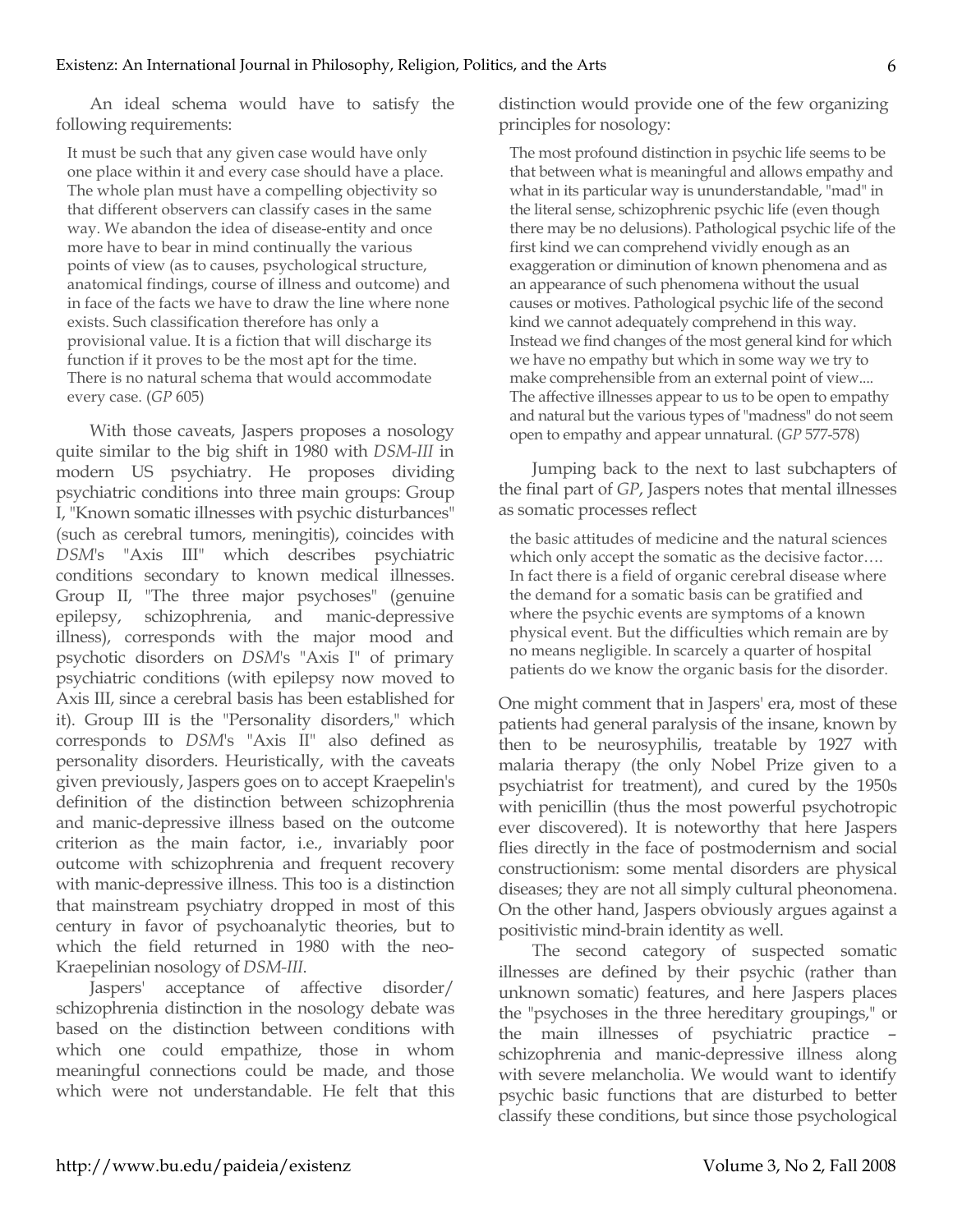functions have not been well described, we have "a multitude of theories and a host of descriptions" (*GP* 790). The third group consists of "the unwanted variations of human nature", where "the concepts of natural science are indispensable but do not suffice and everywhere we find a gulf between man and beast." These represent the personality conditions.

One way to summarize the mental illnesses might be to conflate these three categories to two: biological illnesses (the known or suspected somatic forms) and problems of living (either due to personality extremes or also simply due to extreme life events or a combination of the two). Using Jaspers' pluralistic approach, the first type of illness may be best analyzed with *Erklären*, and is to be treated as in the medical tradition with somatic means (medications); the second type of illness is best understood with *Verstehen*, and is to be treated either outside of the medical field (through religious, spiritual, or other psychic means) or through psychotherapies. In either case, treatment of some kind is given, but the right kind of treatment needs to be chosen for the right kind of condition (pluralism).

**– V –**

Jaspers concludes his discussion of health and illness in this way. He then writes the final section on "The Meaning of Medical Practice" (*GP* 790-822), apparently as a means of describing how these treatments can then be provided, the somatic as well as psychotherapeutic treatments in psychiatry. In fact, most of this section is actually given to explaining the nature of psychotherapy, perhaps because he viewed the traditional concepts of somatic medical practice as already well known, while psychotherapy was a novel concept in his era.

First, he contrasts the two extremes of "therapeutic nihilism" and "therapeutic over-enthusiasm," the first over-relying on knowledge for its own sake and seeing medicine as a pure science instead of as an art, the second believing wrongly that "something should be done or attempted in all circumstances" and that "practice only needs aptitude, not knowledge." In fact, Jaspers would come out on the side of the hardheaded proponents of evidence-based medicine (EBM) in today's debates about the role of science in medicine: "In the long run…effective practice can only be based on the certainties of knowledge." Practice needs to depend on science, on real knowledge, not just experience. Yet practice, while dependent on science for its methods, has to look elsewhere for its

aims. Its goals, its view of health as an illness, are based on its values; science cannot provide those values.

Jaspers is arguing that practitioners of psychiatry needed to pay attention to their own value systems in the course of giving treatments. Why were they treating? What goals were they pursuing? They could not cover up these values with scientific pseudoexplanations. This problem, so prevalent in the positivistic era in which Jaspers lived, may be lessened somewhat in today's postmodernist atmosphere, but it remains a problem, this misapplication of science:

Things are expected from science which it cannot provide. In this age of superstitious belief in science, science is used to conceal unanswerable facts…. A form of pseudoscience may be used to express something that is by no means known but only wished for.

Jaspers is especially making this point in relation to psychotherapies, which enact value systems to a much greater extent than in somatic medicine. He then goes into an analysis of what is entailed in psychotherapies, concluding that the root of all of them is the doctor-patient relationship, which again connects psychotherapies to all medical therapy, since that relationship is present in even somatic treatments. However, in psychotherapies, the entirety of the treatment is that relationship:

What is left as the ultimate thing in the doctor-patient relationship is existential communication, which goes far beyond anything that can be planned or methodically staged. The whole treatment is thus absorbed and defined within a community of two selves who live at the possibilities of Existence itself, as reasonable beings…. Doctor and patient are both human beings and as such are fellow-travellers in destiny…. There is no final solution.

He concludes then that psychiatric treatment ranges on a spectrum where "the widest polarities lie in whether a doctor turns to what can be discovered by science, that is to the biological event, or whether he turns to the freedom of man." The distinction is essential, and it is not a matter of preference. Where biological disease is present, existential empathy with the freedom of man has no place; and vice versa. The doctor needs to know which method to use when, and he needs to know how to use the methods. One approach involves treating with drugs, the other requires existential collaboration: "Life I can treat, but to freedom I can only appeal."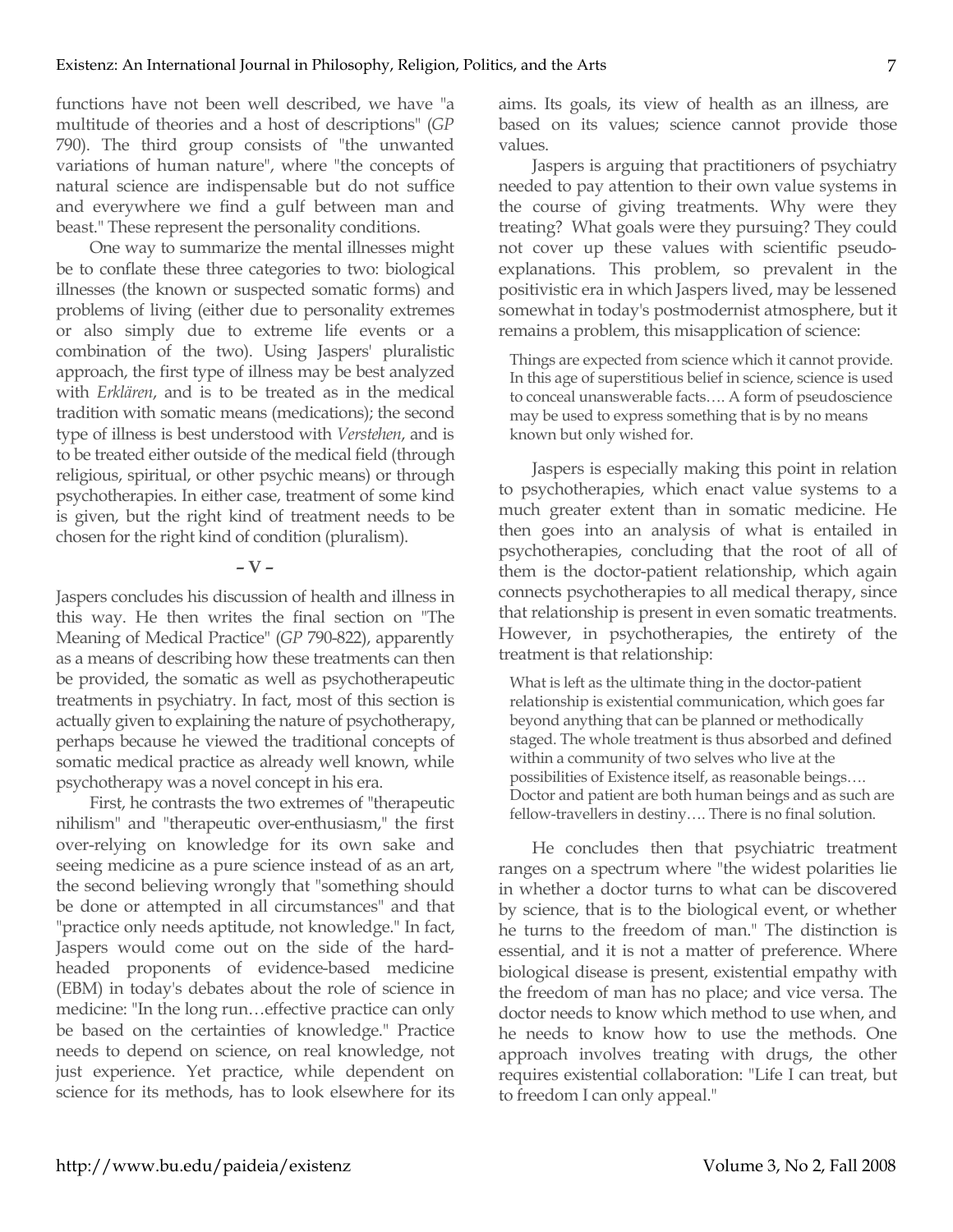## **– VI –**

By turning to a discussion of existential methods in psychotherapy, Jaspers is addressing the key problem with defining illness, as he does, without reference to health, the constant complaint of pathologizing, of overdiagnosis, social construction, abuse of power, etc. The corrective to this risk is to remember that diseases, though real objective entities in the natural world, happen to individual human beings, free men and women, with feelings about having or not having disease. And, sometimes, there is no disease at all, but only problems of individual free human beings, in which case, thinking again pluralistically, the disease model does not apply.

Thus, today if Jaspers were active as a psychiatrist, I think he would be prescribing medications for diseases such as narrowly defined schizophrenia and bipolar disorder, and even severe depression, but I think he would also be cognizant of the positive aspects of mental illness, and of the many presentations of psychopathology that do not have biological roots. Yet he would disparage the dogmatic oversimplification of those who think that because some psychopathology is non-biological therefore all (or most) psychopathology is non-biological.

In the end, I think Jaspers is promoting a pluralistic model of psychiatry that is nothing more nor less than a proper understanding of science applied to psychiatry and medicine, and thus it is completely in keeping with the work of that other great physician William Osler—the concept of medical humanism.7 The idea here is that one takes a biologically reductionist model of disease, and applies it where appropriate, but always with a humanistic awareness of the importance of the person, the individual, who has the disease. No disease wipes out the person, and no understanding of person is adequate by itself when a bodily disease is present. This too was an old view: Osler overtly resuscitated the Hippocratic view that medicine consisted of three factors: the patient, the disease, and the doctor. This Hippocratic tradition had been lost in two millennia of subservience to a theory about health and illness— Galen's humoral dogma. That theory had been enough, no talk of persons and diseases and doctors was needed. After the Galenic theory was proven wrong, Osler took modern medicine back to the ethically and scientifically sound Hippocratic approach.

This humanism is individual and existential; it is not captured by another scientific discipline (like psychology or sociology) tacked onto the discipline of biology (as George Engel argued), and thus the biopsychosocial model does not do it justice. It is not captured by any single non-biological theory of medicine or psychiatry (e.g., psychoanalysis). It is best understood through an appeal to literature, to the uniqueness of humanity and of each individual human being, which is best approached, though never completely captured, in poetry and fiction.

Osler divided medical knowledge, then, into two parts: scientific and humanistic. The scientific part related to diseases, and was based on the sciences of pathology, laboratory medicine, and clinical observation. The humanistic part related to understanding the persons who suffered from diseases, and was based on literary wisdom and worldly experience with the feelings and wishes of human beings.

The idea of medical humanism might best be provided by an anecdote. When I was a visiting medical student in 1989 in London, I followed a neurologist at King's College one day on his morning appointments. I and five other British medical students stood behind him while he sat at his desk, and the patients would enter one by one. One day, during a break between patients, he turned to us and asked, "Who can recite a poem to me?" No one could (or perhaps, dared). He turned, disgusted, and remarked, "How can you expect to be good doctors if you know no poetry? Understanding poetry is about understanding human beings. And if you don't understand human beings, you can't be a good doctor, no matter how much scientific knowledge you possess." He taught me that day the basic lesson of medical humanism—that science is not enough to be good physician; since we deal with persons and not just bodies, we need to learn to relate to individual human beings, and the best repository of knowledge about this topic lies in human literature (fiction, poetry, and the humanities in general). That day, our teacher was passing along the tradition of Osler. In fact, this tradition for decades was formalized in Osler societies at individual medical schools, where students

 <sup>7</sup> William Osler, *Aequanimitas* (Philadelphia, PA: The Blakiston Company, 1948).